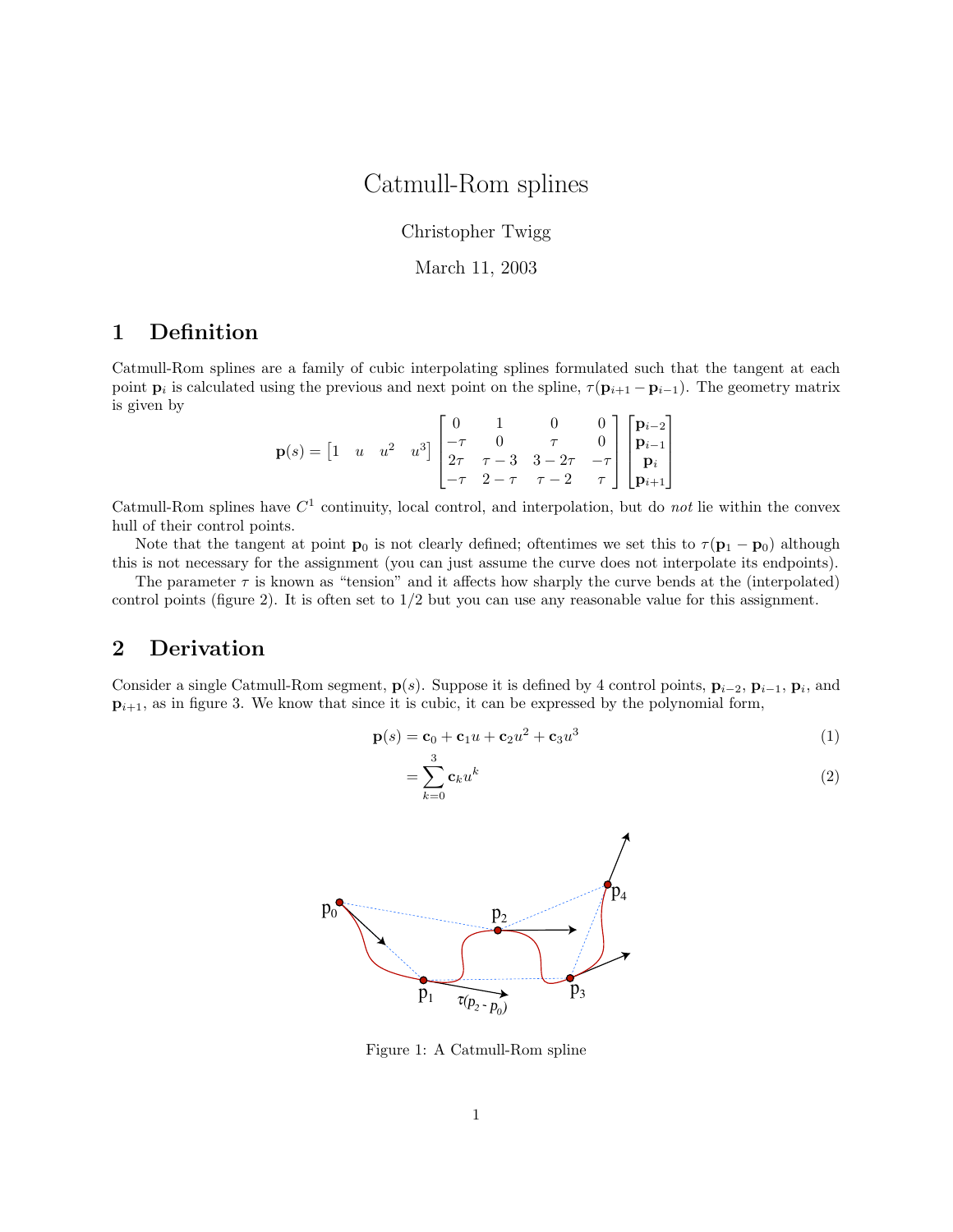

Figure 2: The effect of  $\tau$ 



Figure 3: Catmull-Rom spline derivation

Now, we need to express some constraints. Examining figure 3, we find the following,

$$
\mathbf{p}(0) = \mathbf{p}_{i-1} \n\mathbf{p}(1) = \mathbf{p}_i \n\mathbf{p}'(0) = \tau(\mathbf{p}_i - \mathbf{p}_{i-2}) \n\mathbf{p}'(1) = \tau(\mathbf{p}_{i+1} - \mathbf{p}_{i-1})
$$

(you should make sure you understand where these come from). Now, we can combine these constraints with (2) to get the following,

$$
\mathbf{c}_0 = \mathbf{p}_{i-1} \tag{3}
$$

$$
\mathbf{c}_0 + \mathbf{c}_1 + \mathbf{c}_2 + \mathbf{c}_3 = \mathbf{p}_i \tag{4}
$$

$$
\mathbf{c}_1 = \tau (\mathbf{p}_i - \mathbf{p}_{i-2}) \tag{5}
$$

$$
\mathbf{c}_1 + 2\mathbf{c}_2 + 3\mathbf{c}_3 = \tau(\mathbf{p}_{i+1} - \mathbf{p}_{i-1})
$$
\n(6)

Now, we can substitute (3) and (5) into (4) and (6) to get equations in where  $c_2$  and  $c_3$  are the only variables.

$$
\mathbf{c}_2 + \mathbf{c}_3 = (\mathbf{p}_i - \mathbf{p}_{i-1}) - \tau(\mathbf{p}_i - \mathbf{p}_{i-2})
$$
  
2 $\mathbf{c}_2 + 3\mathbf{c}_3 = \tau(\mathbf{p}_{i+1} - \mathbf{p}_{i-1}) - \tau(\mathbf{p}_i - \mathbf{p}_{i-2})$ 

Now, it should be clear that by subtracting these two equations we can easily solve for  $c_2$  and  $c_3$  in terms of the  $\mathbf{p}_j$  and  $\tau$  (which is also user-specified). We get

$$
c_0 = \mathbf{p}_{i-1}
$$
  
\n
$$
c_1 = \tau(\mathbf{p}_i - \mathbf{p}_{i-2})
$$
  
\n
$$
c_2 = 3(\mathbf{p}_i - \mathbf{p}_{i-1}) - \tau(\mathbf{p}_{i+1} - \mathbf{p}_{i-1}) - 2\tau(\mathbf{p}_i - \mathbf{p}_{i-2})
$$
  
\n
$$
c_3 = -2(\mathbf{p}_i - \mathbf{p}_{i-1}) + \tau(\mathbf{p}_{i+1} - \mathbf{p}_{i-1}) + \tau(\mathbf{p}_i - \mathbf{p}_{i-2})
$$